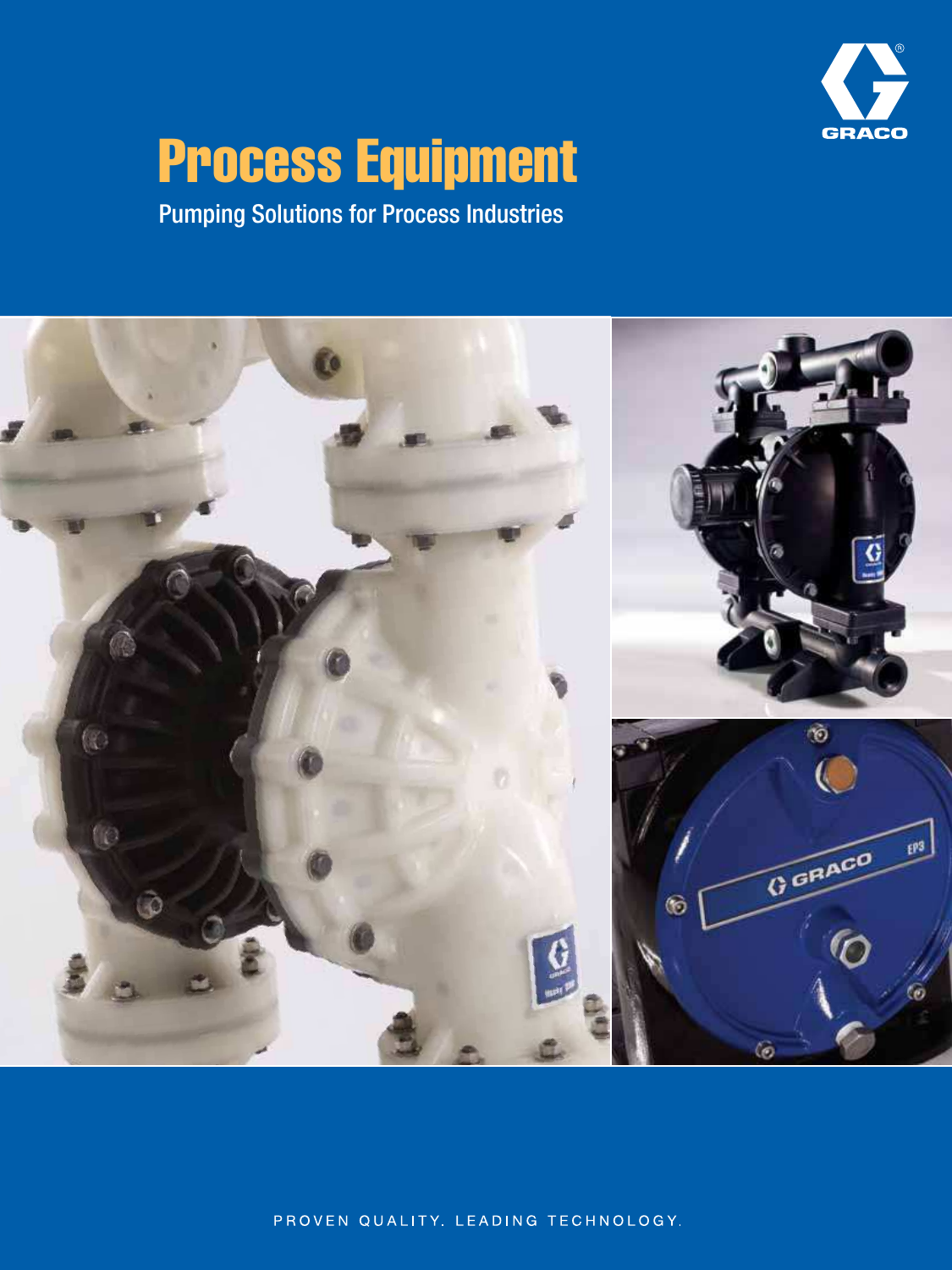### Husky Air-Operated Double Diaphragm Pumps

## Husky™ Pumping Technology

Our Husky air-operated double diaphragm pumps are loaded with features to help you get the job done right, every time, and are built to save you money.

### Rugged construction

Resists corrosion for reliable performance and long life

Heavy-duty design - Offers long life, increased productivity and lower overall cost of ownership

Flow rates up to 300 gpm (1135 lpm)

Lube-free for cleaner operation

DataTrak<sup>™</sup> available to prevent pump runaway and track material usage



3 in (76.2 mm) connection Max flow: 300 gpm (1135 lpm) Polypropylene, aluminum, stainless steel



Husky 2150 2 in (50.8 mm) connection Max flow: 150 gpm (568 lpm) Polypropylene, PVDF, aluminum, stainless steel, iron



Husky 1590 Husky 3300 Husky 1050 1-1/2 in (38.1 mm) connection Max flow: 90 gpm (340 lpm) Polypropylene, PVDF, aluminum, stainless steel



1 in (25.4 mm) connection Max flow: 50 gpm (189 lpm) Aluminum, polypropylene, PVDF, conductive polypropylene, hastelloy, stainless steel

Husky 3300 Polypropylene with Polypropylene Center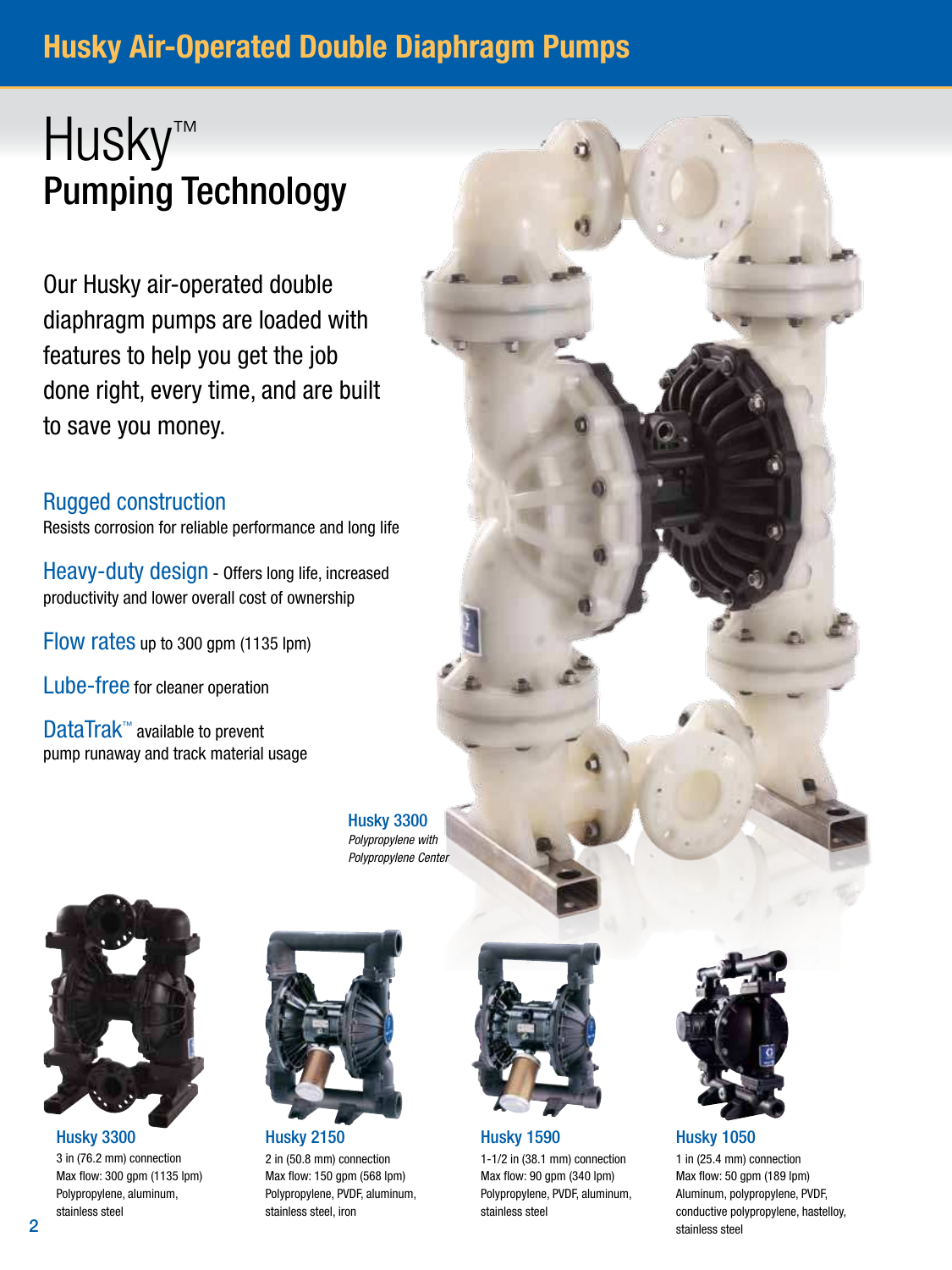## Loaded with Options The Husky Advantage

Choose from a wide selection of materials to handle numerous applications, including corrosive and abrasive fluid transfer.



- Paints, stains, coatings, inks and dyes
- **Chemicals**

Key Fluids

- **Acids**
- Corrosive and abrasive fluids
- **Lubricants**
- Ceramic glazes
- Sludge, slurry and waste fluid
- Soaps, detergents and solvents



**Diaphragms** 





Husky 716 3/4 in (19.1 mm) connection Max flow: 16 gpm (61 lpm) Aluminum, stainless steel



Husky 515 1/2 in (12.7 mm) connection Max flow: 15 gpm (57 lpm) Polypropylene, acetal, PVDF



Husky 307 3/8 in (9.4 mm) connection Max flow: 7 gpm (26 lpm) Polypropylene, acetal



Husky 205 1/4 in (6.3 mm) connection Max flow: 5 gpm (19 lpm) Polypropylene, acetal, PVDF

Available materials of construction and accessories may vary depending on pump model.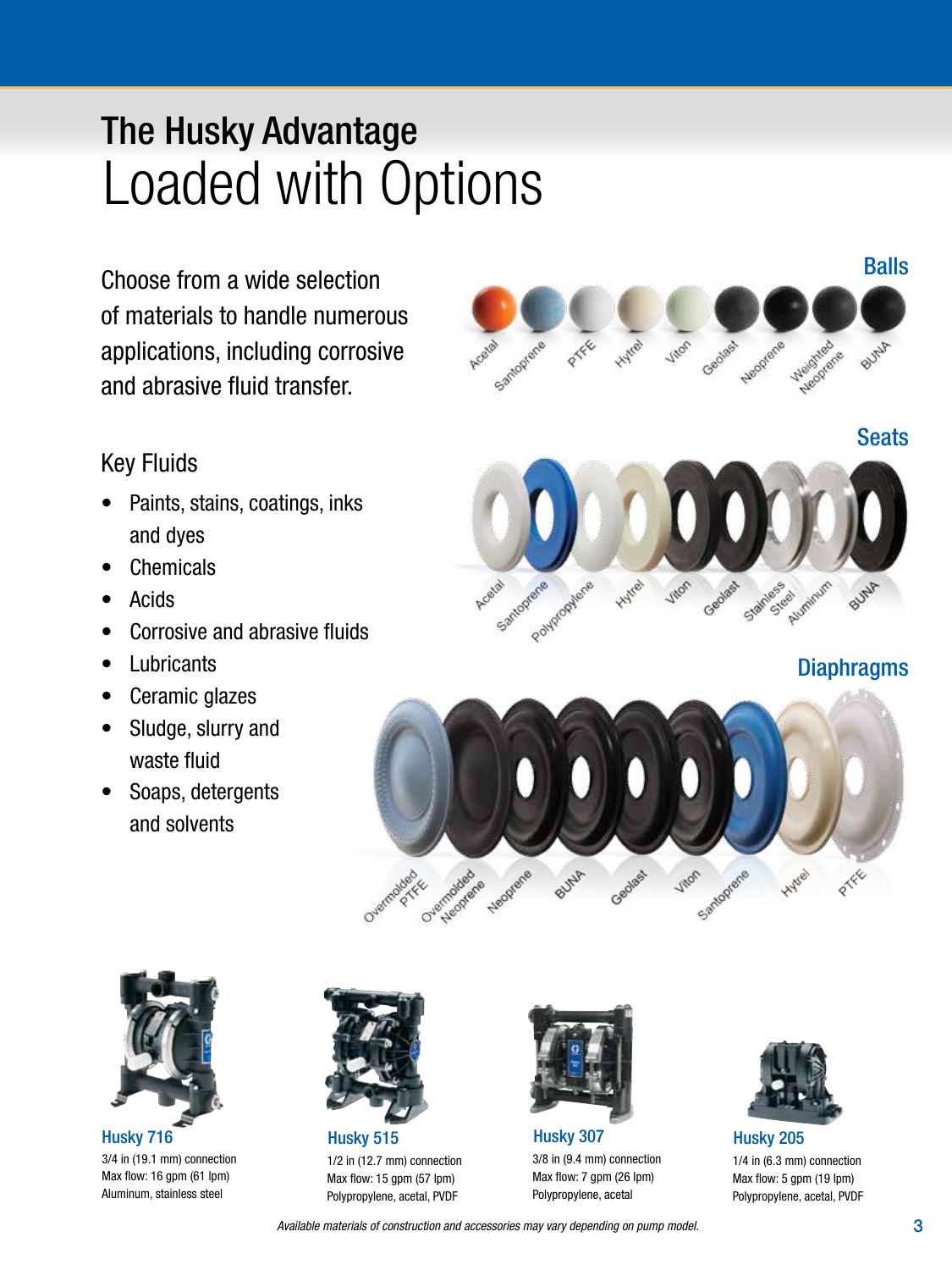### **Hose Pumps**

### EP Series Peristaltic Hose Pumps

Graco's positive displacement hose pumps rotate a full 360-degrees. Because they use a single roller to compress the hose once per revolution, your hoses last longer so you have less maintenance and downtime.

### Efficient Pumping Action

One hose compression per revolution extends hose life

Low Maintenance Quick replacement of hose

Removable Cover - Easier access to internal parts, making maintenance fast and simple

Integral Drive Train - Pump speeds as low as 1 rpm

Hose Clamp Assembly One-piece "quick change" assembly for easy service



Max flow: 6.2 gpm (23.6 lpm) Typically used for chemical metering and sanitary applications G EP<sub>2</sub>



Max flow: 19.5 gpm (73.8 lpm) Ideal for abrasive material transfer applications



Max flow: 2.1 gpm (7.9 lpm) Ideal for chemical metering applications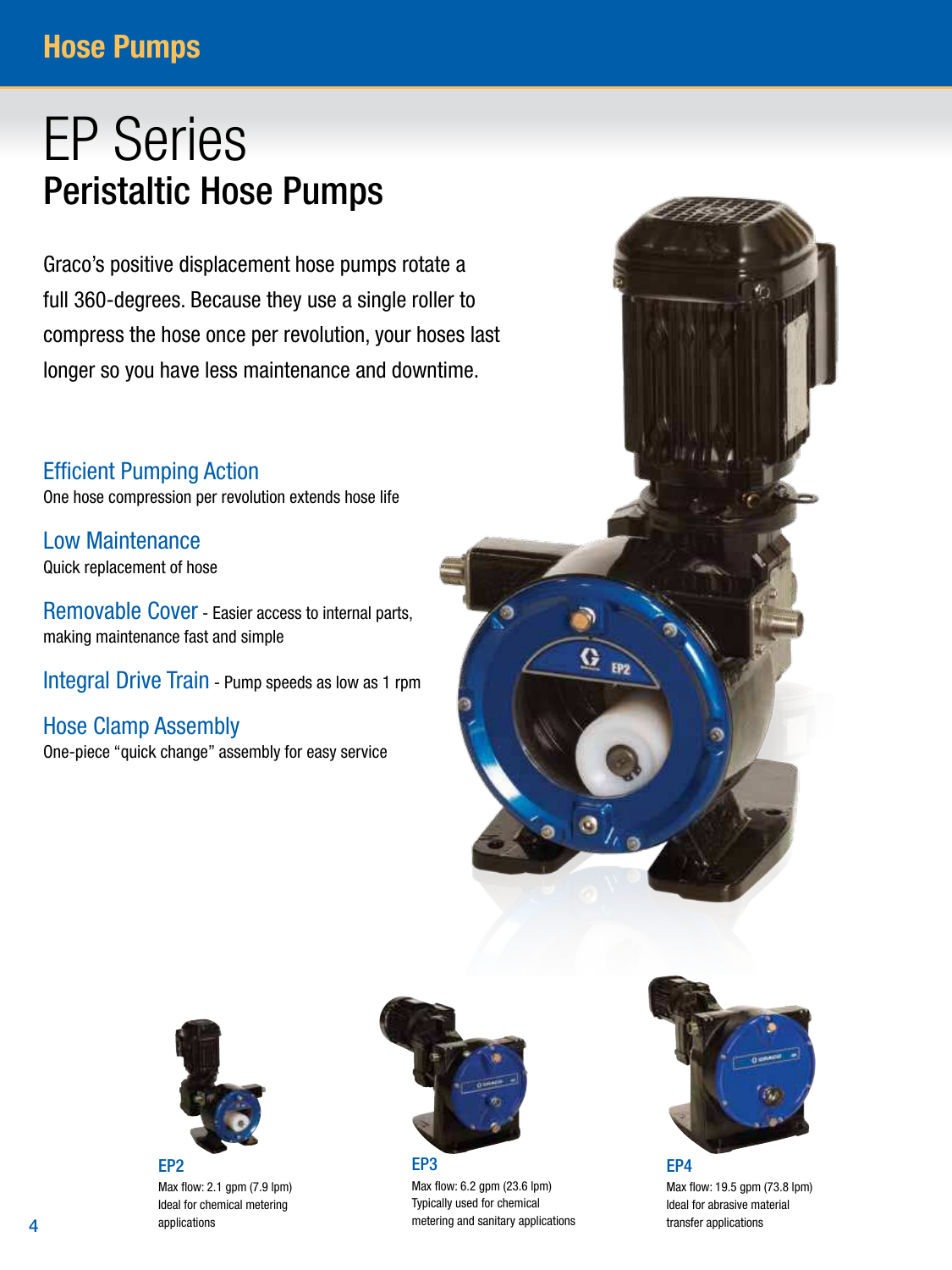

### Hoses Built to Handle the Toughest Jobs

Only the interior of the hose is in contact with the fluid being pumped, making it easy to sterilize and clean the inside pumping surfaces. The gentle pumping action is ideal for shear sensitive materials and fragile cell cultures.

Choose from 8 different hose materials to meet your specific application requirements

| <b>Hose Materials</b>                                | <b>Stripe Color /</b><br><b>Inside Color</b> | <b>Max. Fluid</b><br><b>Temperature</b> |
|------------------------------------------------------|----------------------------------------------|-----------------------------------------|
| Natural Rubber (NR)                                  | None / Black                                 | 160°F (71°C)                            |
| Nitrile Rubber (NBR)                                 | Yellow / Black                               | 220°F (104°C)                           |
| Nitrile Rubber, food grade<br>(NBR food grade)       | Yellow / White                               | 220°F (104°C)                           |
| Ethylene propylene (EPDM)                            | Blue / Black                                 | 250°F (121°C)                           |
| Ethylene propylene, food grade<br>(EPDM food grade)  | Blue / White                                 | 250°F (121°C)                           |
| Neoprene (NEO)                                       | Green / Black                                | 220°F (104°C)                           |
| Ultra High Molecular Weight<br>Polyethylene (UHMWPE) | White / Black                                | 160°F (71°C)                            |
| Chlorosulfonated<br>polyethylene (CSM)               | Orange / Black                               | 250°F (121°C)                           |

## Ink Pumps

### Long-Lasting piston pumps with sealed wet cup.

Prolonged seal life with enclosed, dual seal wet cup

Runaway control with optional DataTrak

MaxLife® seal for longer life

Handles the most difficult inks

Hydraulic or pneumatic motors



### Priming Piston Ink Pump

Enclosed, dual seal wet cup for longer seal life. Runaway control with optional DataTrak™

### Hydraulic Ink Pump

Up to 3 times more efficient than pneumatic pumps

Typical applications:

- Letterpress inks
- Lithographic inks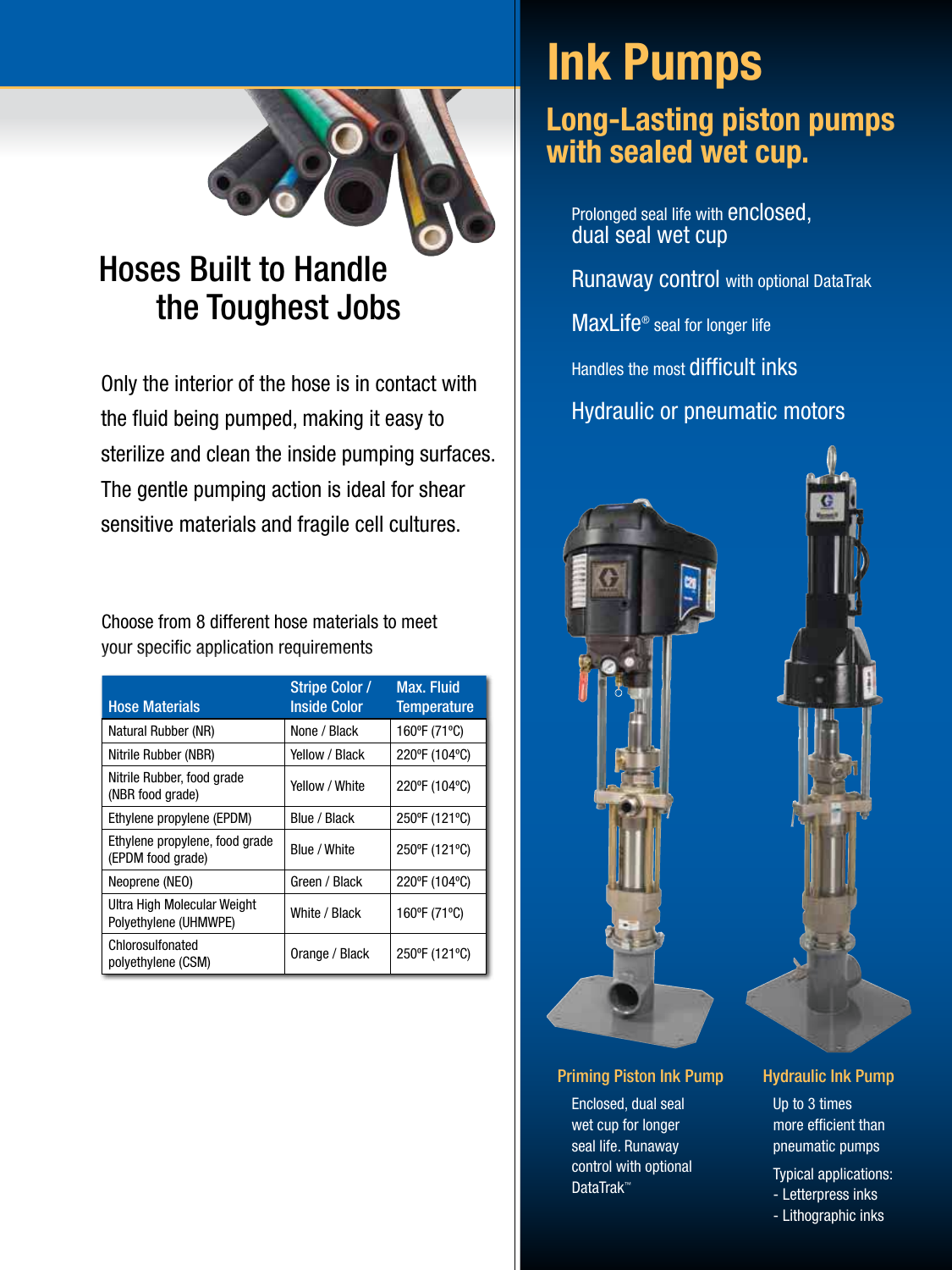## Hydra-Clean® On-Demand High Pressure Cleaning

Graco Hydra-Clean heavy-duty pressure washers are perfect for use in a variety of in-plant cleaning applications and can be used with hot or cold water, detergents or strong chemical solutions up to 200ºF (93ºC).

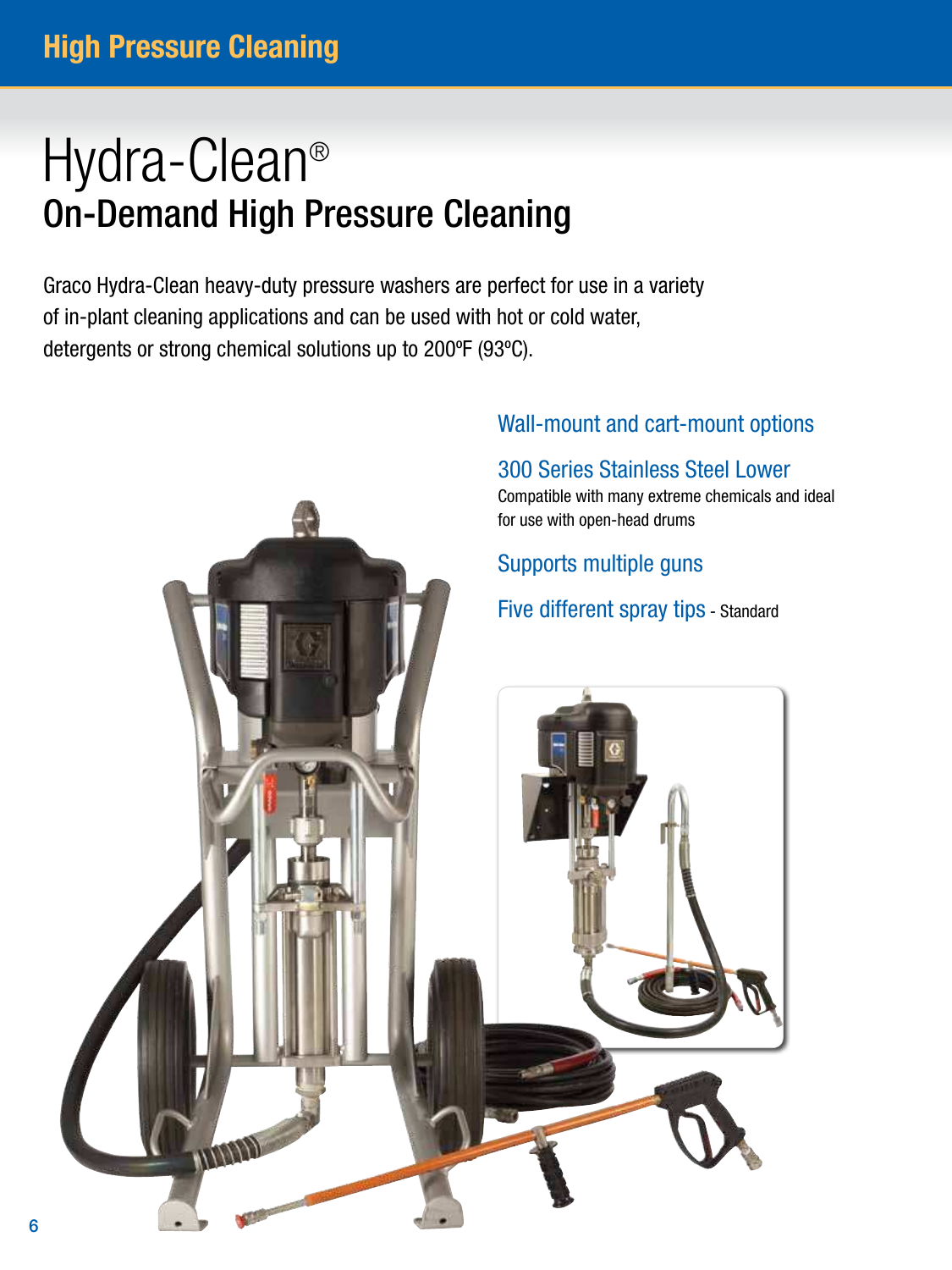**Transfer Pumps** 

## **Husky** Transfer Pumps

Easily pump from 55 gallon drum with flow rates up to 16 gpm (61 lpm). Available in aluminum, carbon steel, stainless steel and polypropylene.

Suction tube immersed inside the drum Quick-priming and immediate flow of product Fluid viscosities up to 5,000 cps and solids up to 0.09 in (2.29 mm) Air tight seal for moisture-sensitive fluids Bung adapter fits into any 2 in (50.8 mm) bung opening

## Fast-Flo® 1:1 Transfer Pumps

Deliver a smooth, reliable flow. Drum length and stubby models are available in either carbon steel or stainless steel materials of construction. Ideal for a variety of non-corrosive and corrosive materials.

Flow rates up to 5 gpm Immersed inlet for faster priming of heavier fluids Air-powered for high reliability and low cost Disc check options for lower viscosity fluids